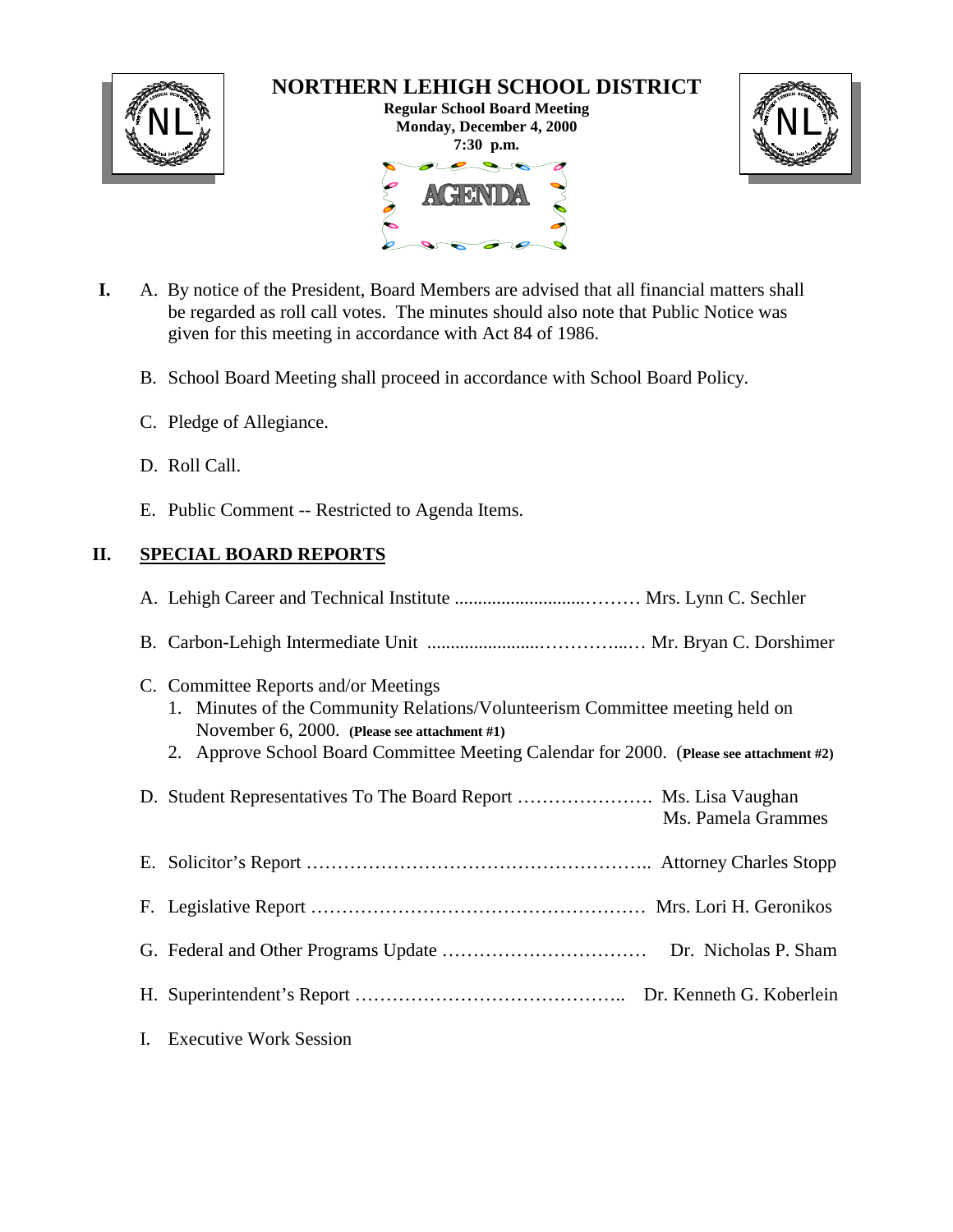## **III. PERSONNEL**

### A. Change of Classification -- Non-Instructional

| Tamra Yesik              |                                                    |
|--------------------------|----------------------------------------------------|
| From:                    | Substitute Aide/Secretary                          |
| To:                      | Temporary Support Staff – Business Office          |
|                          | To process Walnutport Tax Refunds                  |
| Salary:                  | \$8.38 Per Hour/6 1/2 Hrs. Per Day/5 Days Per Week |
| <b>Effective Date:</b>   | November 28, 2000                                  |
| <b>Termination Date:</b> | On or about March 1, 2001                          |

B. Substitutes

Employ the following substitute teacher for the 2000-2001 school year at the substitute teacher rates of \$70.00 for 1-10 non-consecutive days; \$80.00 for 11-20 non-consecutive days; and \$90.00 for 21+ non-consecutive days:

Cathy M. Minnich – Mathematics -- Homebound Only

#### C. Unpaid Volunteer Swim Coaches

- 1. Approve Peter M.W. Vernon as an unpaid volunteer swim coach for the 2000- 2001 school year, effective immediately and continuing until the completion of the State Swimming Tournament, or until Ian Vernon and Eric Vernon are no longer eligible to compete in the 2001 State Tournament. These students will be participating in the District XI Swimming Tournament and must have a coach or district official accompany them. It is understood that there is no cost to the district.
- 2. Approve Jere Schneck as an unpaid volunteer swim coach for the 2000-2001 school year, effective immediately and continuing until the completion of the State Swimming Tournament or until Amanda Schneck is no longer eligible to compete in the 2001 State Tournament. Amanda will be participating in the District XI Swimming Tournament and must have a coach or district official accompany her. It is understood that there is no cost to the district.

# **IV. POLICY**

### A. Conferences Authorized and Approved By Board

Approve the request of Susan Mendes, special education teacher in the Slatington Elementary School, to attend a Bureau of Education  $\&$  Research conference in King of Prussia on January 8, 2001. Expenses for this conference entitled "Practical Strategies to Help Special Education Teachers Objectively Assess IEP Progress", include \$169.00 for registration, \$39.00 for travel, \$1.45 miscellaneous for a total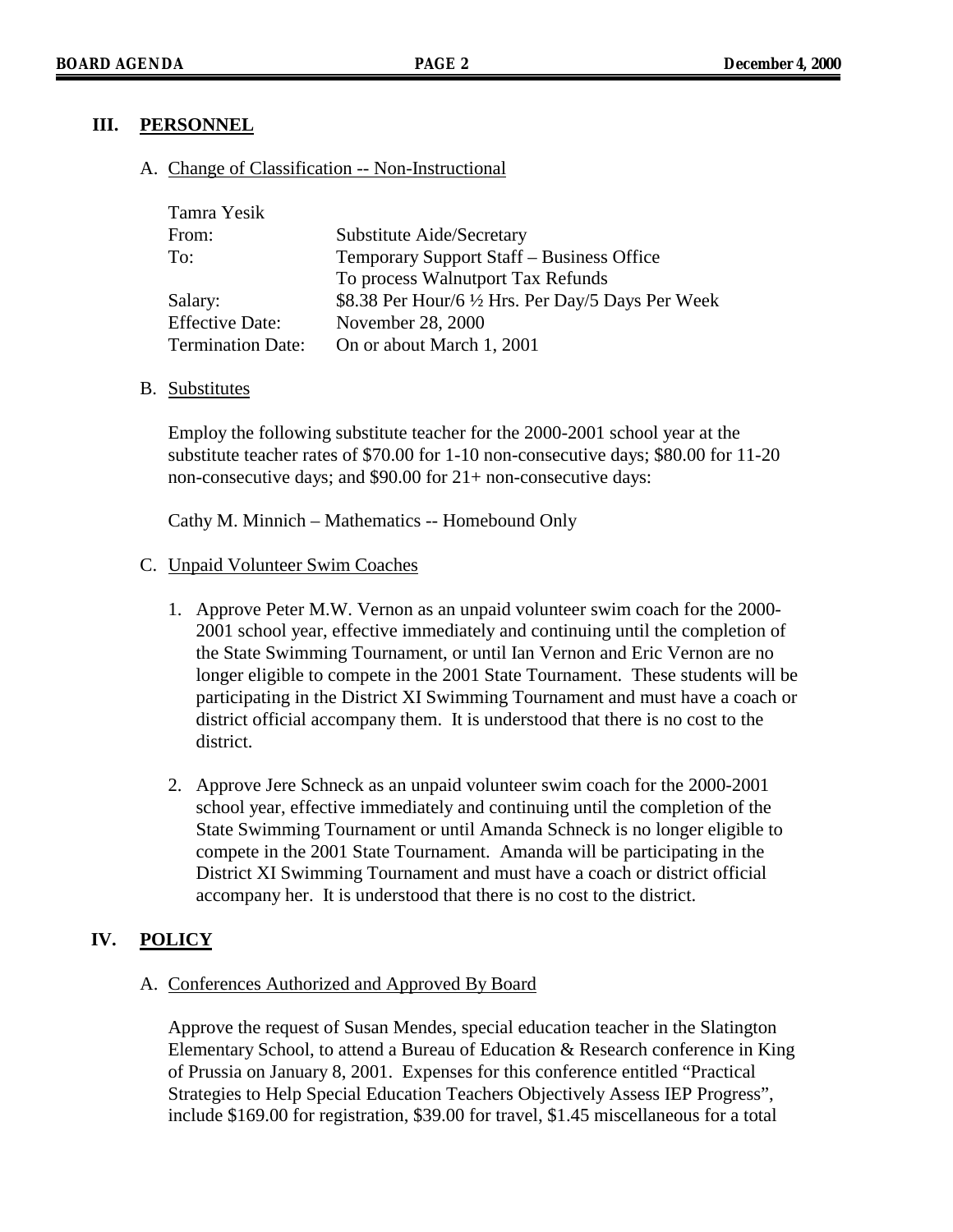cost of \$209.45 plus the cost of a substitute teacher for the day and will be paid for through IDEA funds.

B. Permission to Close Account

Grant permission to the senior high to close the 'High School Awards" account in the Northern Lehigh High School Activities Fund. The money remaining in this account should be turned over to the Northern Lehigh School District General Fund (High School Vending Machines).

C. Approve to remove from the table and approve to close the Northern Lehigh High School Activities Fund "Ski Club" account. There has been no activity in this club since the winter of the 1996-1997 school year. It is recommended that the money in this account be transferred to the "Student Council" account so that would benefit the entire student body.

#### D. Homebound Instruction

The homebound instruction program is provided to children of school age who cannot attend. Evaluation is done by a certified physician. Grant homebound instruction to a  $9<sup>th</sup>$  grade student, Student No. 04-04750, for five hours per week effective December 4, 2000 and continuing until January 12, 2001.

#### E. Marching Band Trip For 2001

Grant permission to the Northern Lehigh High School Marching Band to conduct their annual Spring trip. This year's trip to Washington, D.C. will be scheduled for Friday, March 30 and Saturday, March 31, 2001. There is no cost to the district for this trip. **(Please see attachment #3)**

### **V. CURRICULUM AND INSTRUCTION**

### **VI. OLD BUSINESS**

### **VII. NEW BUSINESS**

A. Appoint Lehigh Career & Technical Institute Joint Operating Committee representative for a one-year term beginning January 2001.

### **VIII. FINANCIAL**

#### A. Abatements

Consider abatement of per capita taxes for the resident(s) that fall within the guidelines as listed in **attachment #4**.

B. Approve the Arthurs Lestrange Cash management Portfolio Summary for the month of October 2000. **(Please see attachment #5)**